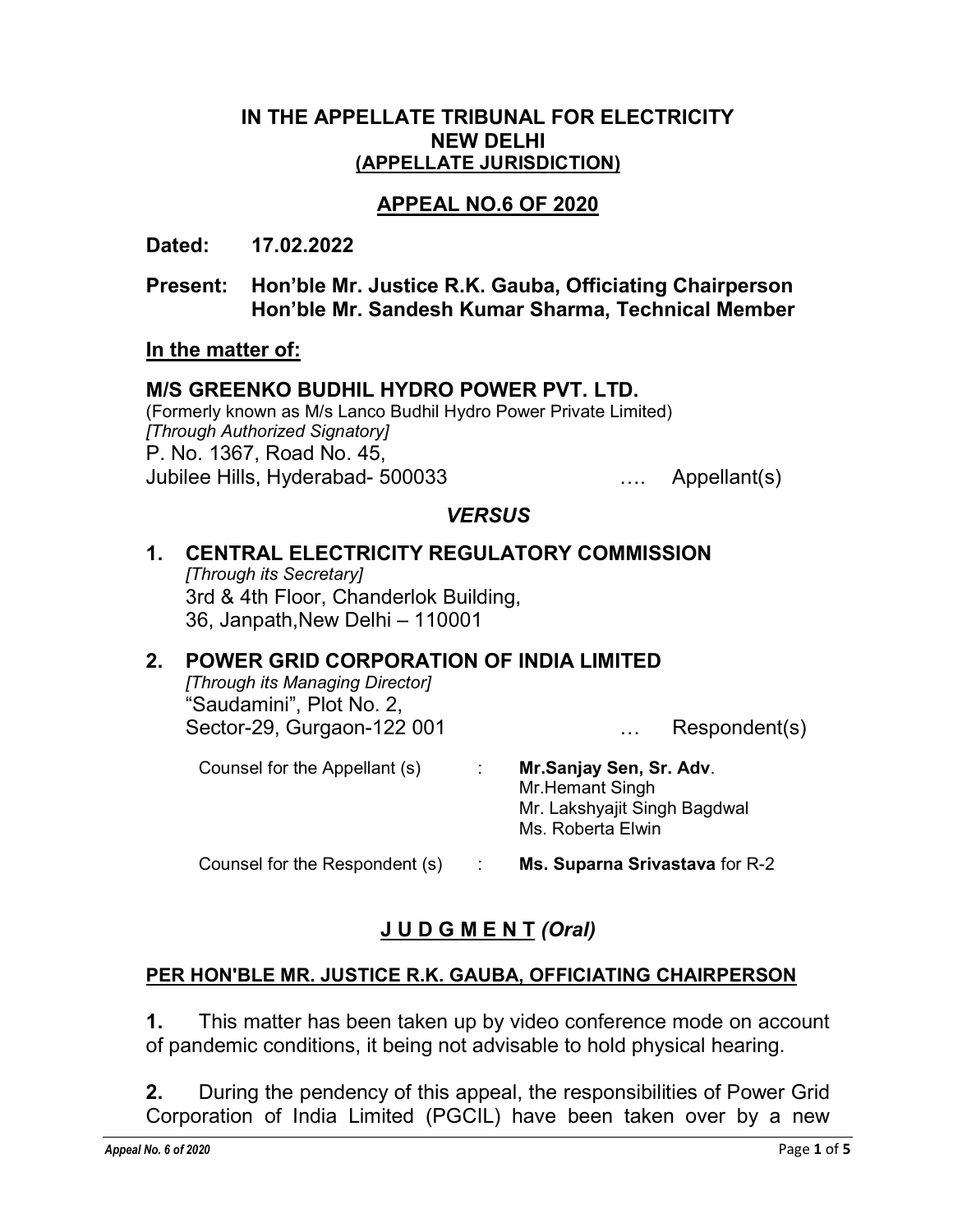company namely Central Transmission Utility of India Limited (CTUIL). We had allowed substitution of PGCIL by CTUIL by our order dated 04.01.2022.

3. The appellant (generating company) is aggrieved by the order dated 20.11.2019 passed by the Central Electricity Regularity Commission (CERC) in petition no.265/MP/2018 to the extent thereby the liability to pay transmission charges to the second respondent PGCIL (now CTUIL)towards supply of free power of 8.4 MW to the utility of State of Himachal Pradesh for the period anterior to the filing of the petition challenging the demand raised by PGCIL (now CTUIL) by its letters dated 02.08.2018 and 14.08.2018 was fastened on the appellant.

4. The appeal is resisted by PGCIL (now CTUIL) on the ground that though under the Bulk Power Transmission Agreement dated 18.10.2007, there was arrangement put in position for transmission of electricity generated by the appellant to the extent of capacity of 61.6 MW, a commitment was made for the appellant to also bear the transmission charges towards free power made available to the utility of State of Himachal Pradesh (viz. Himachal Pradesh State Electricity Board or, for short, "HPSEB"), in the event of no separate arrangement for such transmission being put in position by the appellant and/or HPSEB. It is pointed out that vis-à-vis the impugned demand by letters dated 02.08.2018 and 14.08.2018, the CERC has accepted the contentions of the appellant by holding thus:

> "41. In the present case, we have perused the provisions of the Implementation Agreement between Government of Himachal Pradesh and LGPPL. Para 5.4 of the Implementation Agreement provides as under:-

"5.4 Royalty

5.4.1 The royalty in the shape of free power will be levied @12% of the Deliverable Energy (Net generation measured at the interconnection point) of the project for the period starting from the date of synchronization of the first generating unit and extending upto 12 years from Commercial Operation Date of the Project. For the balance Agreement of 28 years, the royalty in the shape of free power will be charged @ 18% of the Deliverable Energy.

5.4.2 In case the Government levies any duty/tax on generation and supply of power, the same shall be borne by the Company except for royalty which will be borne by the Government."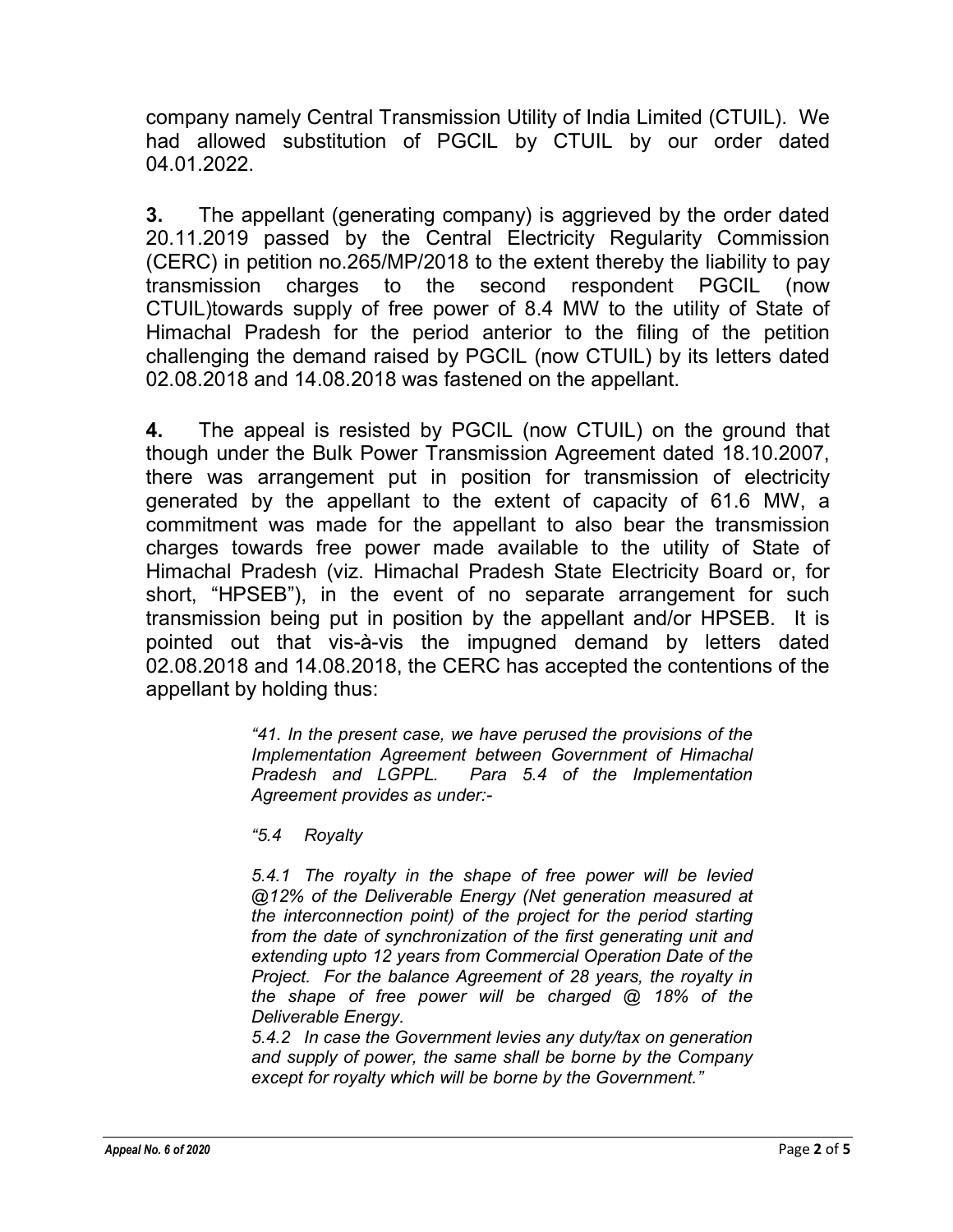Deliverable Energy has been defined in the implementation Agreement as under:

1.2.15 "Deliverable Energy" shall mean the electrical energy generated at the Station, as measured at generator(s) terminals less the summation of the following:

(i) Actual auxiliary consumption for the bona fide use of auxiliaries, lightening and ventilation in the Power Station and intake works and the transformation losses (from generation voltage to transmission voltage) of the step up transformers at the power house switchyard; and

(ii) Transmission losses at actual, which shall be the difference of the electrical energy measured at sending and receiving ends of the transmission line (i.e. the power station end and the interconnection point);

For this purpose and subject to above, the energy meter reading shall be taken on monthly basis at the inter-connection point."

Memorandum of Understanding between Government of Himachal Pradesh and M/s LGPPL dated 23.9.2004 provides as follows:

"8. The Company will be required to make arrangements for evacuation of power from the project to the Board's/PGCIL's substation (designated or interconnection point) as per the provisions in the DPR. For evacuation of power beyond the interconnection point, the Company shall tie up with HPSEEB/PGCIL for arrangement of suitable integrated transmission system at mutually agreed Wheeling Charges."

42. The Government of Himachal Pradesh is entitled for royalty @12%/18% of the deliverable energy which is measured at the generator terminal. There is no provision in the MOU or IA which saddles the Petitioner with the liability to evacuate free power from the generation bus bar till the STU point. In fact, Government of Himachal Pradesh and HPSEB have neither applied for LTA nor have asked the Petitioner to apply for LTA for free power on their behalf to PGCIL. On the other hand, HPSEB is evacuating its share of free power by availing short term open access.

43. The Petitioner has signed the BPTA and accepted the liability for paying the transmission charges for free power in case transmission arrangement is not made by the Petitioner/HPSEB. Accordingly, HPSEB is already paying the Short Term Open Access charges for evacuating free power from the bus bar of the generating station. The Petitioner, therefore, cannot be held liable for transmission charges for the capacity corresponding to free power as Long Term Customer as the Petitioner had neither applied on its own nor on behalf of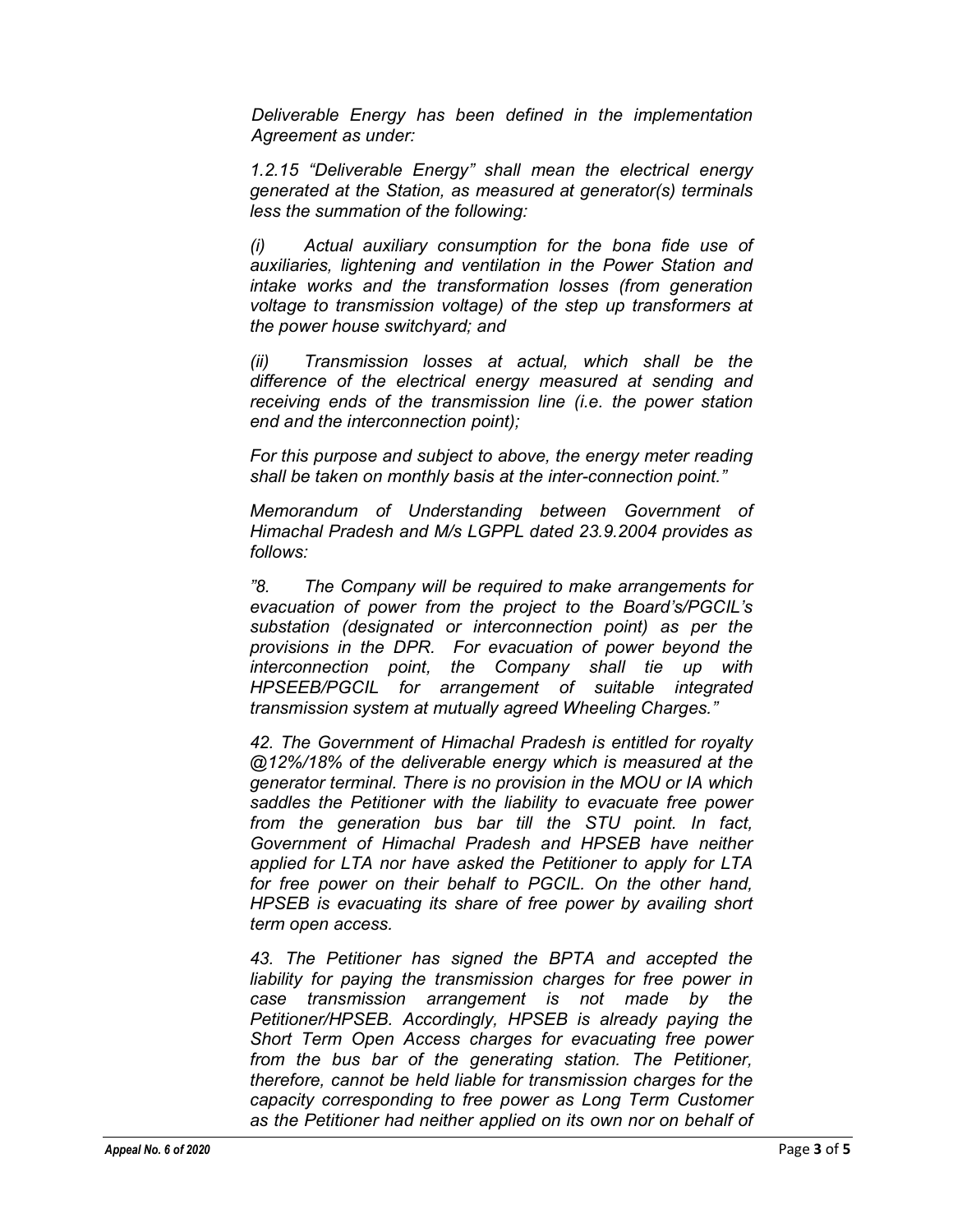Government of Himachal Pradesh/ HPSEB for LTA for this capacity and accordingly, it has not been treated as Long Term Customer in the BPTA, as PTC has been treated.

.......

46. In light of above, we are of the view that even though the Petitioner has signed the BPTA, it has neither applied for nor was granted LTA for free power. Since free power is evacuated by HPSEB by availing short term open access, the Petitioner cannot be saddled with the transmission charges for the same power subject to our decision on Issue No.2."

5. It is pointed out that after having rejected the demand of PGCIL (now CTUIL) by the impugned letters through observations recorded as above, the Commission has proceeded to hold thus:

> "47. Since the Petitioner has signed BPTA and has voluntarily accepted the liability for payment of Northern regional transmission charges for free power till the adequate arrangement is made by Petitioner/HPSEB, and nothing has been produced on record to prove that it has ever disputed such liability till filing of the present petition, the Petitioner cannot escape the liability for transmission charges till the date of filing of instant petition when the Petitioner disputed its liability for transmission charges for free power. Accordingly, we hold that the Petitioner shall not be liable for payment of transmission charges for free power from the date of filing of this petition. Keeping in view the totality of the facts of the case and the provisions of the MOU and IA, we hold that since the Petitioner did not apply for LTA, the Petitioner shall not have liability to pay the transmission charges for free power from the date of filing of the petition. However, the bills already raised by CTU towards free power after the date of filing this petition shall be adjusted against STOA charges within a period of 3 months from date of issue of this Order."

6. Having heard the learned counsel for the parties at length, we are of the view that the above formulation of the final directions on the petition preferred by the appellant could not and should not have been reached without impleading HPSEB as a party to the proceedings. After all, it is the said entity which has been drawing the free power, as royalty claimed by the State, statedly under short-term open access arrangement.

7. Upon questions in the above nature being raised, the learned counsel for the parties sought time to seek further instructions. In the resumed hearing, the learned counsel now fairly agree that HPSEB was a proper party, if not a necessary party, to the proceedings in which the impugned